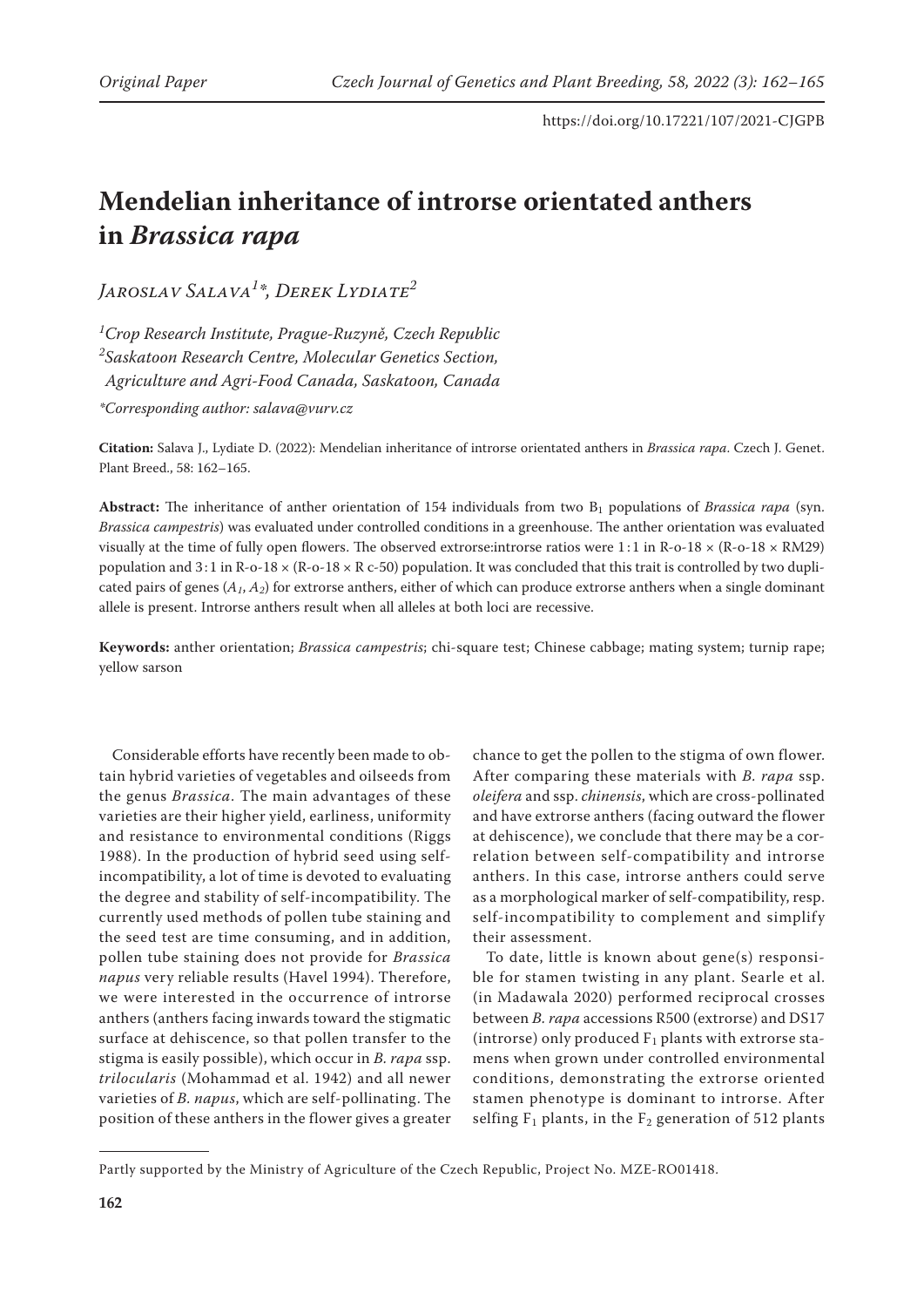a 3 : 1 (extrorse : introrse) segregation ratio was observed, which suggested the phenotype is controlled by a single gene or locus.

The present study was undertaken to more clearly define the inheritance of introrse anthers in *B. rapa* and to study the possibility of using this trait as a morphological marker of self-compatibility.

## **MATERIAL AND METHODS**

**Plant material.** A description of the lines used for crosses is given in Table 1. To study the inheritance of introrse anthers, two  $B_1$  populations were created by backcrossing:  $R$ -o-18  $\times$  ( $R$ -o-18  $\times$   $RM29$ ) and  $R$ -o-18  $\times$  $(R$ -o-18  $\times$  R c-50). Repeated spraying of 1.5% NaCl was used to overcome self-incompatibility. Several plants were pollinated in a bud.

**Conditions for growing plants.** The plants were grown in a temperature-controlled greenhouse (20 °C during the day and 12 °C overnight). The lighting time in the greenhouse with day light length control was 16 hours. The plants were grown in pots with a diameter of 15 cm filled with a mixture of loam, peat, grit, limestone and the slowly releasing fertilizer Osmocote (Scotts-Sierra Horticultural Products Co., USA).

**Evaluation of anthers.** The anther orientation was evaluated visually at the time of fully flowering plants on 10 randomly selected flowers throughout the plant. The plants were divided into two groups according to the anther orientation: into plants with introrse anthers (T) and into plants with extrorse anthers (A) (Figure 1).

**Statistical analysis.** Simple chi-square  $(\chi^2)$  tests (Paterson 1939) for goodness-of-fit based on an assumed genetic model were used to evaluate the experimental results.

### **RESULTS**

All *B. rapa* lines evaluated had six anthers and the same anther arrangement, with two tall pairs of anthers and two short single anthers. In the flower bud of all lines, all anthers were introrse, or facing



Figure 1. A flower showing introrse or extrorse oriented anthers: introrse oriented anthers facing inwards toward the stigmatic surface at dehiscence (A), extrorse oriented anthers facing outward the flower at dehiscence (B)

inwards toward the stigma. The two short single anthers in the flower of all lines evaluated did not rotate and remained introrse after dehiscence.

Crosses between lines R-o-18 × (introrse) and RM29 and R-c-50 (both extrorse) only produced  $F_1$  plants with extrorse anthers. It demonstrated that the extrorse orientated anther phenotype (A) was dominant to introrse one (T) in *B. rapa*. After backcrossing  $F_1$  plants, in both  $B_1$  populations plants with extrorse and introrse anthers were observed. Anther orientation of the  $B_1$  plants was either extrorse or introrse. The proportion of introrse anthered plants within  $B_1$  population appeared to be either  $1/2$  or  $1/4$ . The segregation ratios in both  $B_1$  populations,  $\chi^2$  test values and the probability of agreement of these segregation ratios with the expected segregation ratios (P) are given in Table 2.

Thus, it was hypothesized that a duplicate gene existed in the parental lines. In such a situation three classes of true breeding extrorse anther plants are possible. And these may be designated *A1A1a2a2*,  $a_1a_1A_2A_2$  and  $A_1A_1A_2A_2$ . These genotypes would give rise to three genotypic classes within the  $F_1$  opulation,  $A_1a_1A_2a_2$ ,  $A_1a_1a_2a_2$  and  $a_1a_1A_2a_2$ . On the basis of such a hypothesis, ratio 1 : 1 and 3 : 1 would be expected to occur in the  $B_1$  generation.

Table 2. Chi-square  $(\chi^2)$  analysis of the segregation for anther orientation in  $B_1$  populations

Segregation for anther

| Table 1. Description of Brassica rapa lines used |              |                            |                       | Population                              | orientation |                                         |       |       |
|--------------------------------------------------|--------------|----------------------------|-----------------------|-----------------------------------------|-------------|-----------------------------------------|-------|-------|
| Code                                             | Subspecies   | Genetic<br>characteristics | Anther<br>orientation |                                         | extrorse    | introrse                                |       |       |
|                                                  |              |                            |                       | expected segregation ratio in $B_1$ 1:1 |             |                                         |       |       |
| $R-O-18$                                         | trilocularis | line                       | introrse              | RM29                                    | 28          | 30                                      | 0.069 | 0.793 |
| <b>RM29</b>                                      | oleifera     | inbred line                | extrorse              |                                         |             | expected segregation ratio in $B_1 3:1$ |       |       |
| $R-c-50$                                         | chinensis    | inbred line                | extrorse              | $R-c-50$                                | 79          |                                         | 2.722 | 0.099 |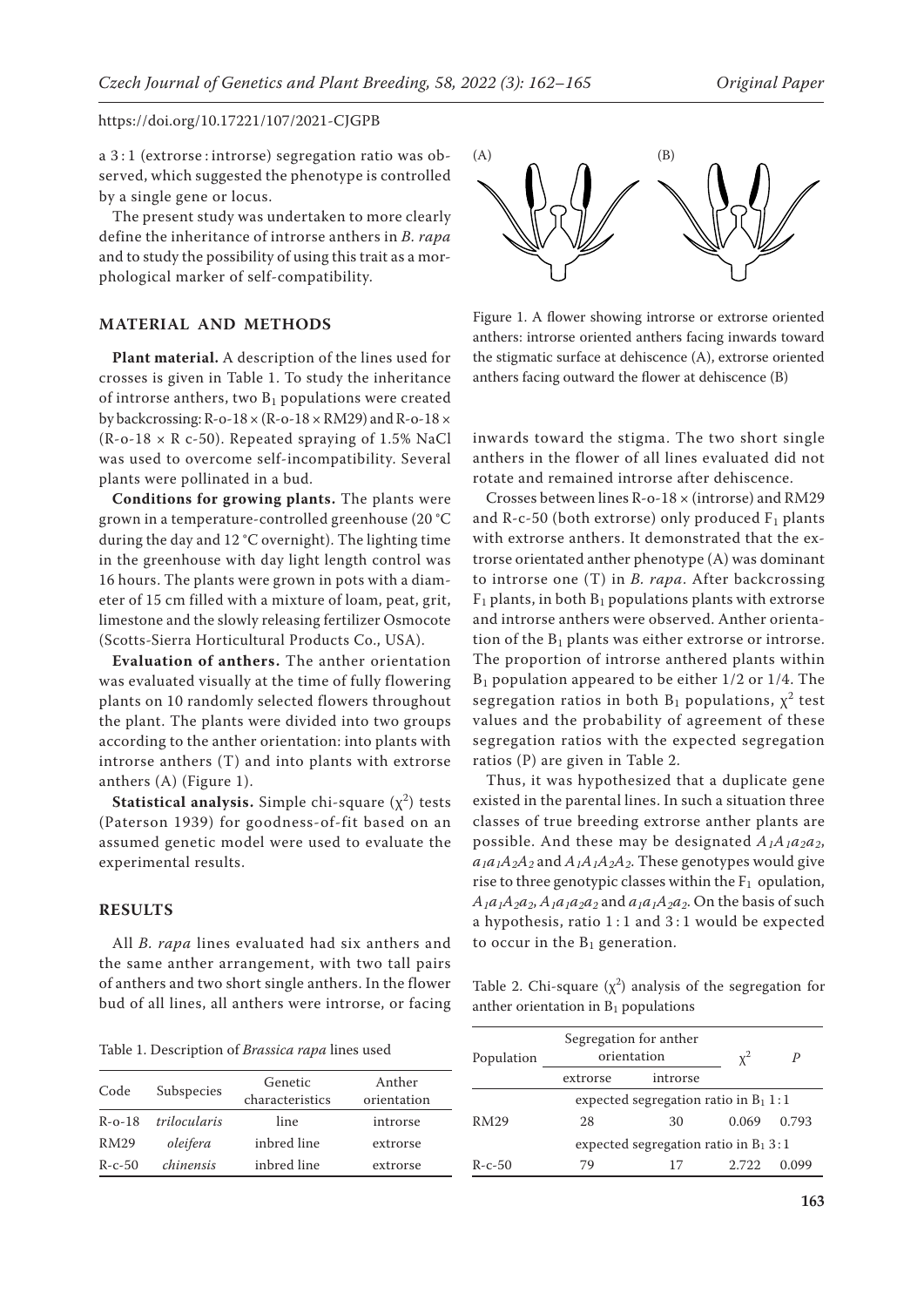Both  $B_1$  populations were tested for goodness of fit to a 1:1 or 3:1. Of two populations tested, two gave a significant  $\chi^2$  value. Both  $B_1$  populations did not fail to fit the tested ratio. We were satisfied therefore that all the evidence was in favour of the hypothesis of a duplicate gene situation.

# **DISCUSSION**

Segregation ratios in  $B_1$  populations did not confirm our original hypothesis that the anther orientation in *B. rapa* lines used is controlled by a single dominant gene with dominance of extrorse anthers to introrse ones. Although the segregation ratio in the  $RM29 B<sub>1</sub>$  population showed good agreement with the expected  $1:1$  segregation ratio, this was not the case in the R-c-50  $B_1$  population and the segregation ratio was closest to a 3 : 1 segregation ratio, which suggested that the phenotype is controlled by a pair of duplicated  $(A_1, A_2)$  genes for extrorse orientation, either of which can produce extrorse anthers when a single dominant allele is present. Introrse anthers result when all alleles at both loci are recessive. According to this model, we could write the genotypes of the lines used in our crosses, and the plants in the  $F_1$  and  $B_1$  populations as follows in Table 3.

During the evolutionary history of *Brassica* a whole genome triplication and subsequent partial genome elimination occurred, and therefore genes within the *B. rapa* range from being triplicated, duplicated or single copy (Mun et al. 2009).

A previous study indicated that a single gene action for anther orientation might be expected in the

Table 3. Hypothesis of the inheritance of anther orientation in *Brassica rapa*

| Generation | Code         | Hypothetic<br>genotype | Anther<br>phenotype |  |
|------------|--------------|------------------------|---------------------|--|
|            | $R - 0 - 18$ | $a1a1a2a2$             | introrse            |  |
| P          | RM29         | $A_1A_1a_2a_2$         | extrorse            |  |
|            | $R-c-50$     | $A_1A_1A_2A_2$         | extrorse            |  |
|            | RM29         | $A_1a_1a_2a_2$         | extrorse            |  |
| F1         | $R - c - 50$ | $A_1a_1A_2a_2$         | extrorse            |  |
|            |              | $A_1a_1a_2a_2$         | extrorse            |  |
|            | RM29         | $a_1a_1a_2a_2$         | introrse            |  |
|            | $R - c - 50$ | $A_1a_1A_2a_2$         | extrorse            |  |
| $\rm B_1$  |              | $A_1a_1a_2a_2$         | extrorse            |  |
|            |              | $a_1a_1A_2a_2$         | extrorse            |  |
|            |              | $a_1a_1a_2a_2$         | introrse            |  |
|            |              |                        |                     |  |

**164**

segregating populations examined (Madawala 2020). Anther orientation of the  $F_2$  plants was either extrorse or introrse. The proportion of introrse anther plants within the  $F_2$  population appeared to be 1/4.

The findings of our study differ from conclusions of Madawala (2020). It is likely that the accession R500 used by Madawala already had a locus in the homozygote recessive condition. R-c-50 is a line which apparently consists of the genotype  $A_1A_2A_2A_3$ whereas RM29 although also pure extrorse, contains other genotype in which one of the loci (*A1* or *A2*) is always in the homozygote recessive condition, in order to behave as a true breeding line.

The line R-o-18 contains the recessive allele *a* at both loci. Thus true breeding extrorse lines may be homozygous dominant at either or both the  $A_1$  or  $A_2$  locus, with the possibility of the recessive allele occurring at the other locus. Introrse anther production is possible in the  $F<sub>2</sub>$  when intercrossing between lines carrying different recessive alleles.

Salisbury et al. (2017) investigated the usefulness of floral characters, including anther direction at dehiscence, as a potential indicator of breeding system in the *Brassicaceae*. None of the floral characteristics was able to clearly differentiate the self-compatible and self-incompatible species and allow prediction of the breeding system with absolute confidence. The floral characteristic which was most effective at differentiating the two groups was anther direction at dehiscence and timing of dehiscence.

Anther orientation is correlated with the mating system also in other members of the *Brassicaceae*. In the 1960 s, Rollins (1963) and Lloyd (1965) identified introrse anthers as one of several floral traits distinguishing selfing from outcrossing taxa of *Leavenworthia*. Two later studies have confirmed this notion and shown that anthers are more introrse in highly selfing populations than in populations with low or intermediate selfing rates in *Leavenworthia crassa* (Lyons & Antonovics 1991) and in *L. alabamica* (Busch 2005).

This has not been confirmed in our experiments. Variation in anther orientation in two B1 *B. rapa* populations was not correlated with the mating system (data not shown). In both  $B_1$  populations there were a number of self-compatible plants with extrorse anthers and also self-incompatible plants with introrse anthers. It could be due to the plant material used, repeated spraying of flowers with 1.5% NaCl and pollination of some plants in a bud to overcome self-incompatibility.